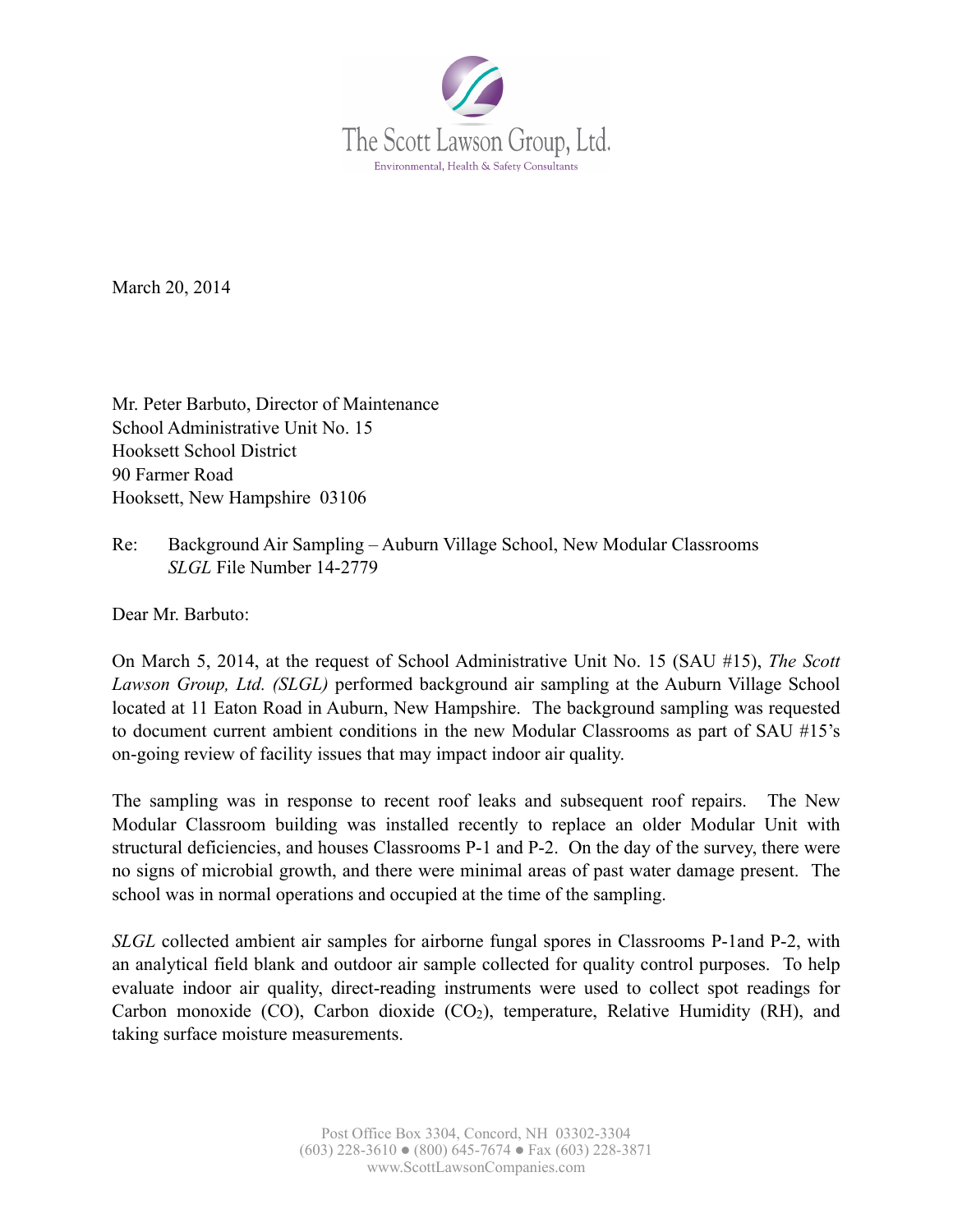#### *Observations:*

At the time of the Survey, it appeared that mechanical ventilation systems were operating as designed. No visible microbial growth was observed on accessible interior walls, ceilings, or floors, during the IAQ Survey. There was however, visible evidence of past water infiltration or leaks at some ceiling locations, that were being repaired.

#### *Moisture Levels:*

Utilizing a GE Protimeter Moisture Level Meter, moisture levels were collected from wall and ceiling surfaces. Surface and probe sampling to a depth of one-half inch  $(1/2)$  for moisture was conducted with no readings being collected that indicated any existing moisture levels in building materials above normal. This suggests that the moisture content of these materials is not conducive to fungal growth.

The following section summarize's the analytical results obtained during the sampling at Auburn Village School.

#### *Air Samples - Total Spore Counts with Predominant Genus Identification:*

Fungus spores are found in ambient air most times of the year, from spring through fall, with numbers declining in the winter months. The term "genus" refers to the particular "family" of Fungi, and there are individual species within each genus. All Fungi are considered to be potentially allergenic.

Each sample was collected by drawing air through an Air-O-Cell® sampling cassette at a flow rate of approximately fifteen (15) liters per minute for five (5) minutes.

Analysis of the Air-O-Cell® cassettes (with count and identification by Predominant Genus) was used to determine total airborne viable and non-viable Fungi spores. Sampling equipment was calibrated prior to and following sampling. Upon completion of each sample, the cassette was sealed, issued a unique sample identification number, and its location documented.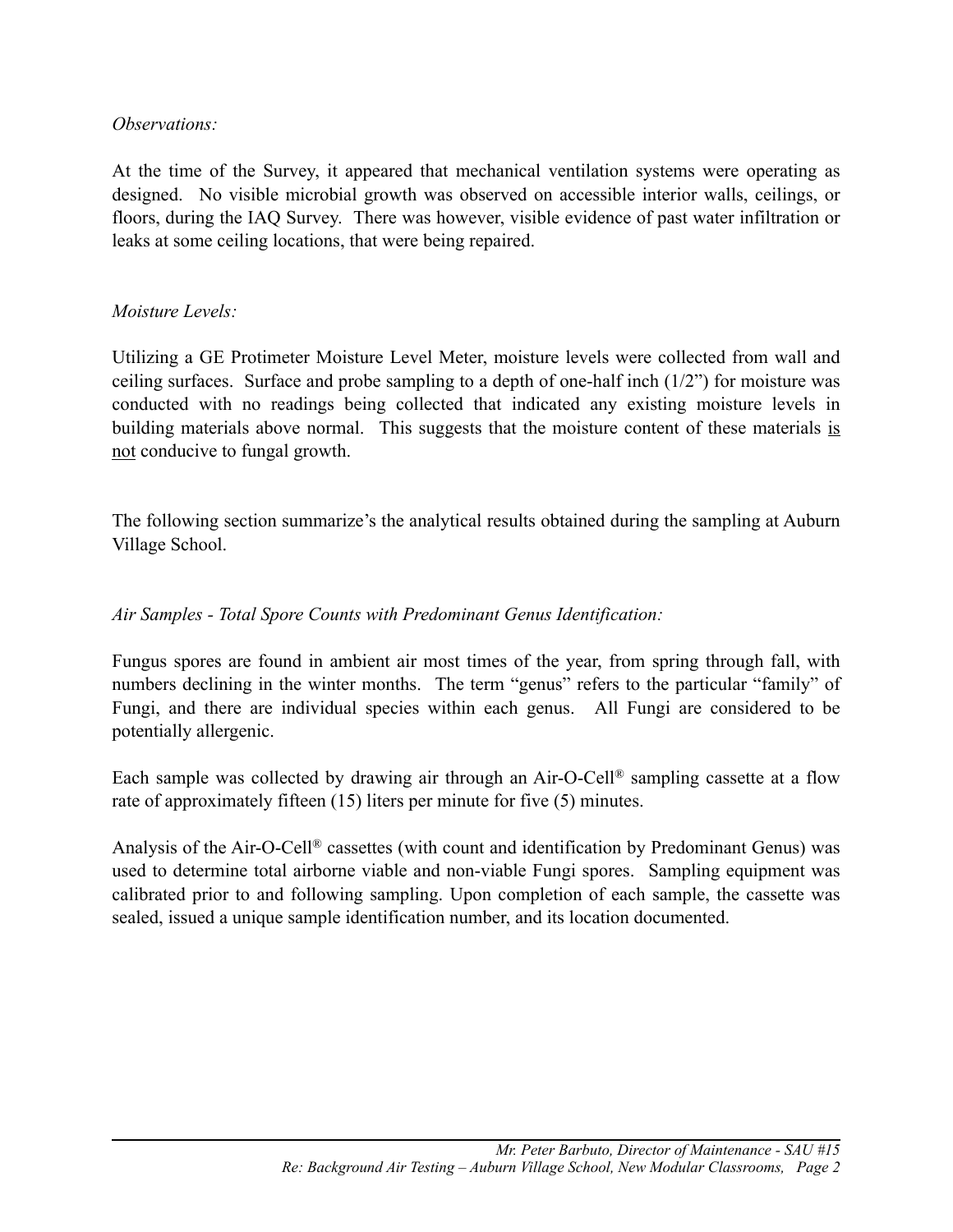| <b>New Modular Classrooms</b><br><b>Sampling Location</b> | <b>Predominant Fungi</b><br><b>Concentrations</b><br>(Ct/m3) | Predominant<br>Genus     | <b>Total Fungal</b><br><b>Spores and</b><br><b>Fragments</b> |  |  |
|-----------------------------------------------------------|--------------------------------------------------------------|--------------------------|--------------------------------------------------------------|--|--|
|                                                           | 160                                                          | hyphal fragments,        |                                                              |  |  |
| Classroom P-1                                             | 107                                                          | Aspergillus/Penicillium- | 374                                                          |  |  |
|                                                           | 107                                                          | like and Cladosporium    |                                                              |  |  |
| Classroom P-2                                             | 107                                                          | Aspergillus/Penicillium- | 320                                                          |  |  |
|                                                           | 107                                                          | like and Basidispores    |                                                              |  |  |
| Exterior, Ramp to Modular                                 | 373                                                          | Cladosporium, and        | 480                                                          |  |  |
|                                                           | 107                                                          | hyphal fragments         |                                                              |  |  |

**Table I– Air Sample Results for Total Fungal Spores**

Analysis of the spore trap samples reveal that the indoor fungal spore concentrations within the sampled area(s) do not indicate a recognized health concern to the occupants. Analysis of the samples indicate that airborne Fungi levels are within normal/background levels for this time of the year.

# *Carbon dioxide:*

Studies indicate that  $CO<sub>2</sub>$  is an excellent surrogate indicator of indoor air quality. Since  $CO<sub>2</sub>$  is given off by humans when exhaling, its levels in the air provide a good indication of the quality of air circulation and how effectively the ventilation system, if present, is diluting and removing pollutants from the air. It must be noted that it is (generally) not necessarily the concentration of  $CO<sub>2</sub>$  itself that is of concern in this type of setting, but rather it is the levels of  $CO<sub>2</sub>$  exceeding 1,000 parts per million (1,000 ppm), which are indicative of inadequate fresh/outdoor air introduction -- or under-ventilation.

• CO2 levels in Classroom P-1 and P-2 ranged from 751 ppm to 908 ppm.

# *Relative Humidity and Temperature:*

For an environment in which occupants are engaged in light, primarily sedentary activity, the most recent American National Standards Institute/American Society of Heating, Refrigerating and Air Conditioning Engineers (ANSI/ASHRAE) standard recommends that RH be controlled to a range of thirty to sixty percent (30% to 60%). These are the upper and lower limits based on considerations of dry skin, eye irritation, respiratory health, microbial growth, and moisturerelated phenomena.

The ANSI/ASHRAE standard ventilation recommends that an optimum winter operative temperature of 71 degrees Fahrenheit (71˚F) be maintained, with a comfort range of 68˚F to 75˚F. During the summer, it is recommended that an optimum operative temperature of 76˚F be maintained, with a comfort range of 73˚F to 79˚F.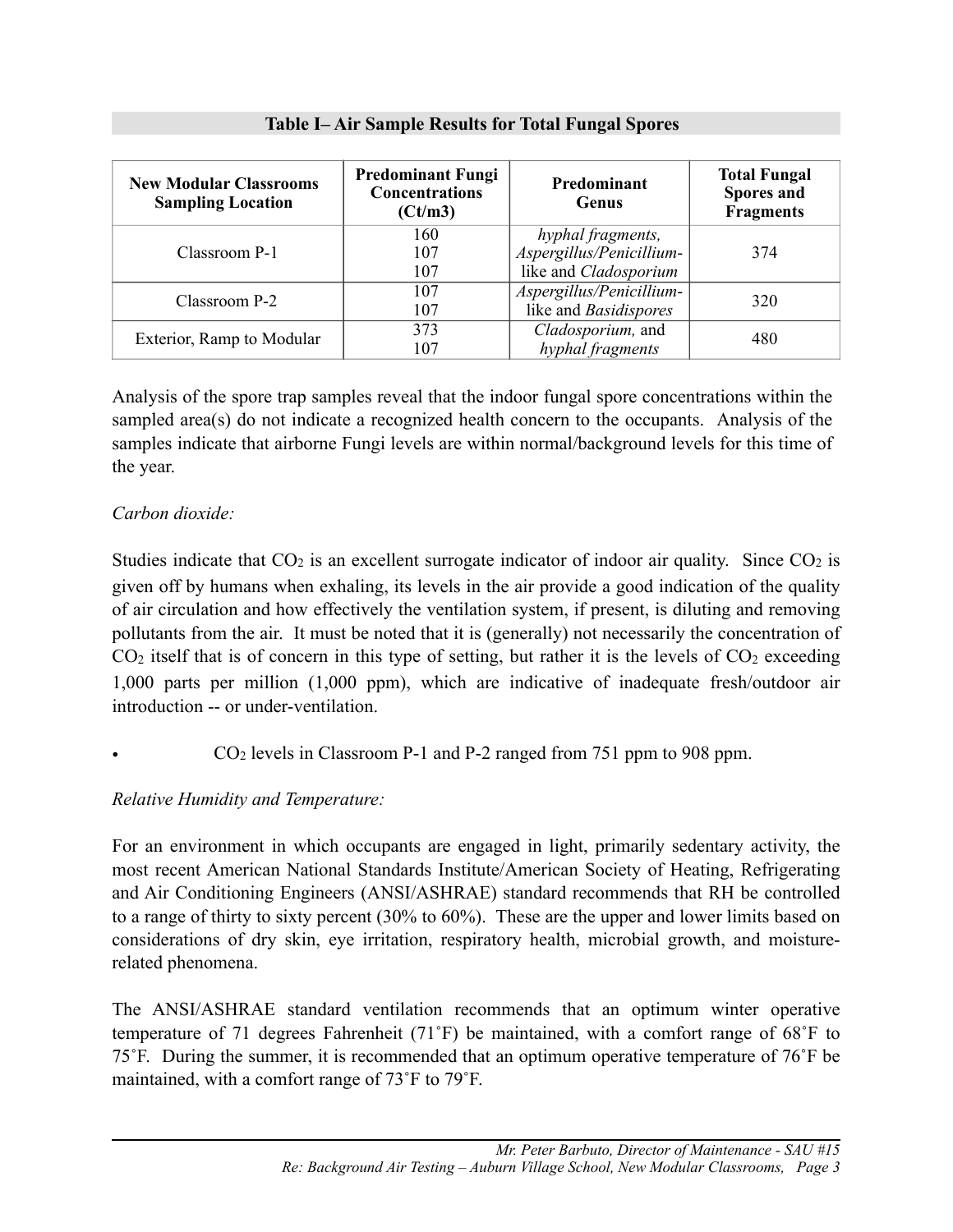The temperature should be set toward the lower end in the winter when people wear heavier clothing, and toward the upper end in the summer when people wear lighter clothing. (Measurements were made using a TSI Q-TRAK, a direct-reading instrument.)

• Ambient room temperatures measured 69°F to 73°F, with an RH of 19% - 25%.

# *Carbon monoxide*:

CO is not a natural component of indoor air, and is considered an indoor air pollutant. Overexposure to CO can deprive the body of Oxygen-carrying hemoglobin, and cause immediate or chronic health effects to those individuals exposed to elevated levels.

No CO was detected in any of the sampled areas.

Air sampling results indicate that fungal spore concentrations in the selected areas are generally low, and do not represent a significant concern to building occupants.  $CO<sub>2</sub>$  levels were within recommended levels, based on current use. *Relative Humidity levels were on the low side as typical during drier winter months.*

Based on the sampling results and observations while on-site, *SLGL* makes the following general recommendations:

- 1. In accordance with Federal and State of New Hampshire rules, provide employees with access to air monitoring data and the requisite record keeping be performed.
- 2. Should building occupants complain of upper respiratory irritation/dryness, they should be encouraged to hydrate themselves, use saline nasal spray, and hand creams.
- 3. Continue to monitor the environment for potential air quality issues. For example, where water has leaked onto ceiling tiles, ensure leaks or damages are repaired in a timely manner.

As Fungi are ubiquitous in our environment, we should not expect surfaces/air to be free of spores, which can be introduced into the building on footwear, clothing, open windows/doors, roof leaks/water infiltration, and ventilation systems.

However, microbial growth indoors is not normal, and should be handled properly. The general approach is to determine the source of moisture/water intrusion and then abate the growth. Spore trap sampling reveals that the indoor fungal spore concentrations within the sampled area(s)  $\underline{do}$ not indicate a recognized health concern to the occupants. The sampling results indicate the overall concentration of Fungi indoors versus outdoors, are where they should be.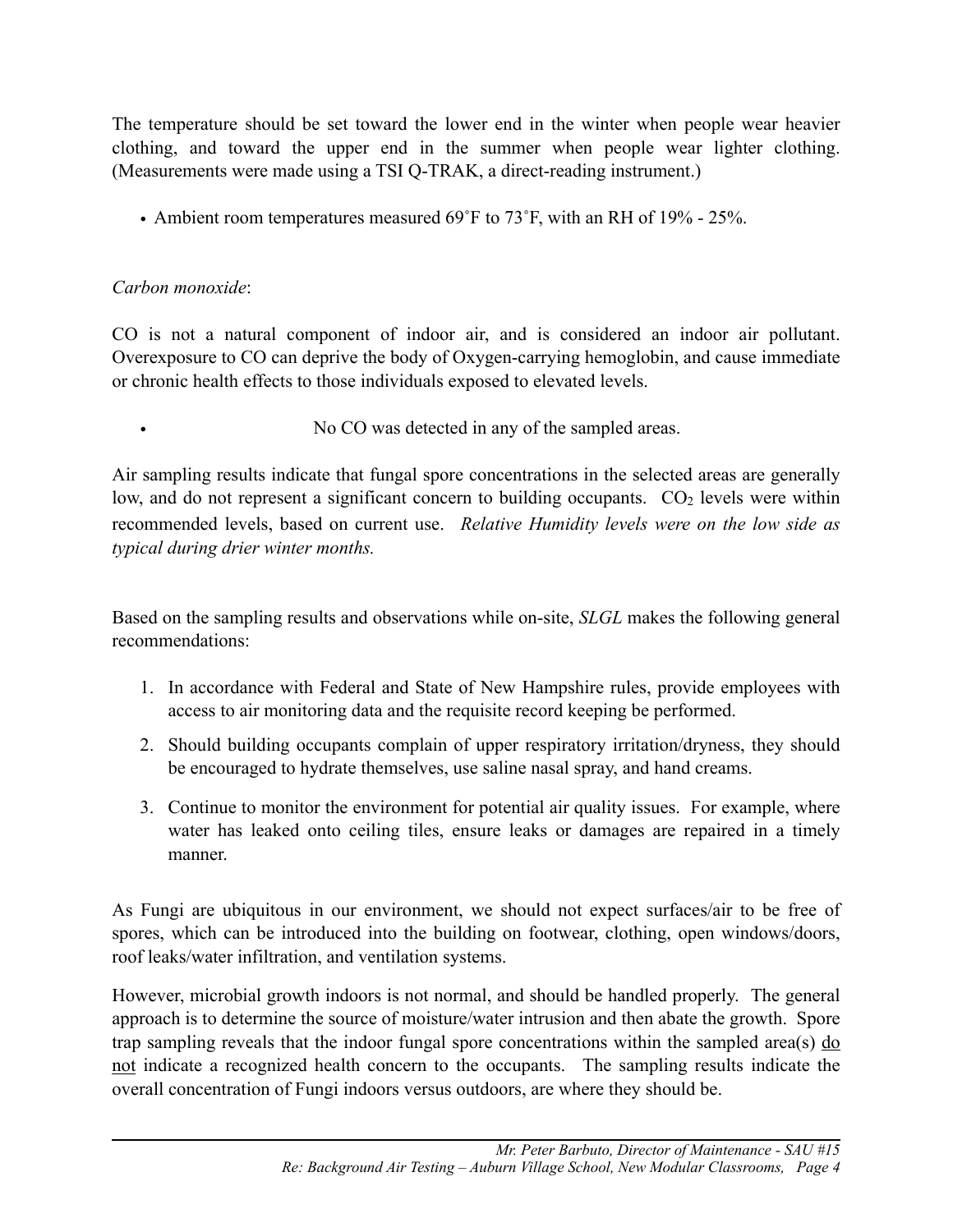Thank you for utilizing the services of *The Scott Lawson Group, Ltd*. We enjoyed working with you and welcome the opportunity to work with you on future projects. We trust that you will find everything in order; however, should you have any questions or comments, please feel free to contact me at your earliest convenience.

Sincerely,

*The Scott Lawson Group, Ltd.* 

Stephen McPherson Senior Safety & Health Professional Member Indoor Air Quality Association (#17501) Associated Member ACGIH (305730-00)

Enclosures

#### **WARRANTY**

The conclusions and recommendations contained in this report are based on information available to *SLGL* as of March 5, 2014. *SLGL* provides no warranties on information provided by third parties and contained herein. Data compiled were in accordance with *SLGL's* approved scope of services and should not be construed beyond their limitations. Any interpretations or use of this report other than those expressed herein are not warranted. The use, partial use, or duplication of this report without the expressed written consent of *The Scott Lawson Group, Ltd.*, is strictly prohibited.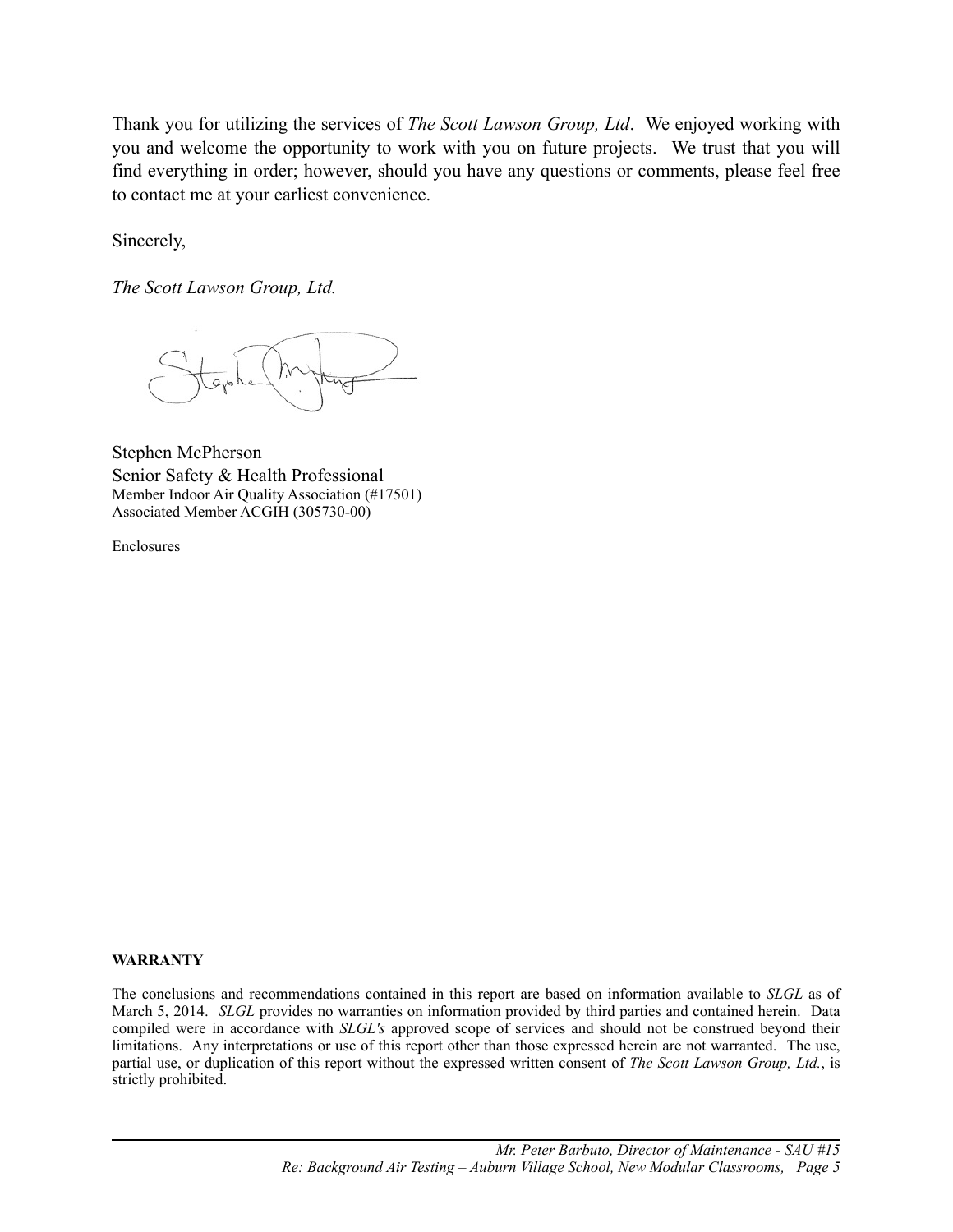# **APPENDIX A**

# **ANALYTICAL RESULTS**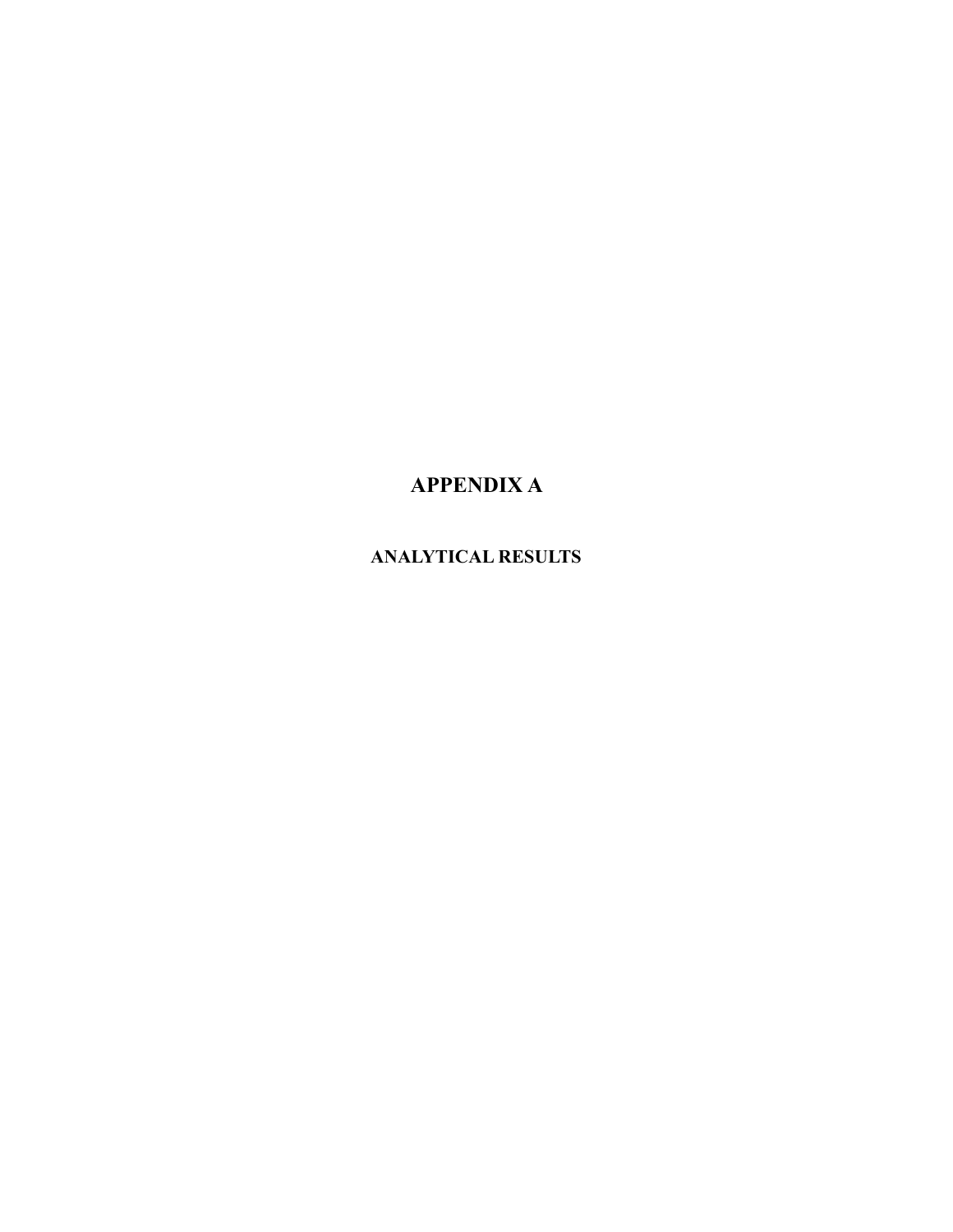

The Scott Lawson Group, Ltd.

Favironmental, Health & Safety Consultants Post Office Box 3304, Concord, NH 03302-3304

(603) 228-3610 / (800) 645-7674 / Fax (603) 228-3871

Client: SAU #15 90 Farmer Road

Hooksett, NH 03106

SLGL Job #: 14-2779 Client Project: Auburn Village, New Modular Classrooms Report Date: March 10, 2014 Date Sampled: March 5, 2014

Date Received: March 6, 2014 Collected by: SMC Analyzed by: NEF, #01040036



| <b>Analytical Results</b> |                                                            | <b>Excellent Sport Analysis</b><br>Analyzed by: NEF, #01040036 |                                                                |  |  |  |  |  |  |
|---------------------------|------------------------------------------------------------|----------------------------------------------------------------|----------------------------------------------------------------|--|--|--|--|--|--|
| Lab Number:!              | 313083                                                     | 313084                                                         | 313085                                                         |  |  |  |  |  |  |
| Sample Identification:    | 030514-2779-A01, Area, Classroom #P-1                      | 030514-2779-A02, Area, Classroom #P-2                          | 030514-2779-A03, Area, exterior, on covered<br>ramp to Modular |  |  |  |  |  |  |
| Analysis:                 | Fungi Enumeration & Identification - Direct<br>Examination | Fungi Enumeration & Identification - Direct<br>Examination     | Fungi Enumeration & Identification - Direct<br>Examination     |  |  |  |  |  |  |
| Methodology:              | <b>SLGL 3067</b>                                           | <b>SLGL-3067</b>                                               | SLGL-3067                                                      |  |  |  |  |  |  |
| Sample Media:             | Air-O-Cell                                                 | Air-O-Cell                                                     | Air-O-Cell                                                     |  |  |  |  |  |  |
| Debris Rating:            |                                                            |                                                                |                                                                |  |  |  |  |  |  |
| Air Volume (L):           | 75.0                                                       | 75.0                                                           | 75.0                                                           |  |  |  |  |  |  |
| Minutes:                  |                                                            |                                                                |                                                                |  |  |  |  |  |  |
| Date Analyzed:            | March 10, 2014                                             | March 10, 2014                                                 | March 10, 2014                                                 |  |  |  |  |  |  |

| Mold/Fungi Type                    | <b>Raw Count</b> | Count/m <sup>3</sup> | <b>Raw Count</b>        | Count/m <sup>3</sup> | <b>Raw Count</b>          | Countm |
|------------------------------------|------------------|----------------------|-------------------------|----------------------|---------------------------|--------|
| Alternaria                         |                  |                      |                         |                      |                           |        |
| Ascospores                         |                  |                      |                         |                      |                           |        |
| **Aspergillus/Penicillium-like     | $\mathbf{2}$     | 107                  | $\mathbf{r}$            | 107                  |                           |        |
| Basidiospores                      |                  |                      | $\overline{\mathbf{z}}$ | 107                  |                           |        |
| Bipolaris/Drechslera-like          |                  |                      |                         |                      |                           |        |
| <b>Botrytis</b>                    |                  |                      |                         |                      |                           |        |
| Chaetomium                         |                  |                      |                         |                      |                           |        |
| Cladosporium                       | $\mathbf 2$      | 107                  | $\mathbf{i}$            | 53                   | $\overline{\overline{t}}$ | 373    |
| Curvularia                         |                  |                      |                         |                      |                           |        |
| Epicoccum                          |                  |                      |                         |                      |                           |        |
| Fusarium                           |                  |                      |                         |                      |                           |        |
| Myxomycetes Periconia/smuts        |                  |                      |                         |                      |                           |        |
| Nigrospora                         |                  |                      |                         |                      |                           |        |
| Oidium Erysiphe Peronospora        |                  |                      |                         |                      |                           |        |
| Phoma                              |                  |                      |                         |                      |                           |        |
| Pithomyces                         |                  |                      |                         |                      |                           |        |
| <b>Lusts</b>                       |                  |                      |                         |                      |                           |        |
| Spegazzinia                        |                  |                      |                         |                      |                           |        |
| Stachybotrys                       |                  |                      |                         |                      |                           |        |
| Stemphylium                        |                  |                      |                         |                      |                           |        |
| Torula                             |                  |                      |                         |                      |                           |        |
| <b>Ulocladium</b>                  |                  |                      |                         |                      |                           |        |
| unknown/unidentified               |                  |                      |                         |                      |                           |        |
| hyphal fragments                   | $\overline{3}$   | 160                  | $\mathbf{1}$            | 53                   | $\mathbf{z}$              | 107    |
|                                    |                  |                      |                         |                      |                           |        |
|                                    |                  |                      |                         |                      |                           |        |
|                                    |                  |                      |                         |                      |                           |        |
|                                    |                  |                      |                         |                      |                           |        |
|                                    |                  |                      |                         |                      |                           |        |
| Total fungal spores and fragments: | $\overline{7}$   | 373                  | 6                       | 320                  | 9                         | 480    |
| Limit of Detection:                | ŧ                | 53                   | $\mathbf{1}$            | 53                   | ı                         | 53     |
| Comments:                          |                  |                      |                         |                      |                           |        |

TNTC: Too numerous to count

 $\le$  Less Time

 $\geq$  Greater Than

Count/m3: Count per meter cabed

PAACB: Pan-American Aerobiology Certification Board Detection Limit: The detection limit is equal to one fungal spore or hyphal

fragment.

\*\*: Aspergillus and Penicillium sporos (and others such as<br>Paecilomyces) are small and round with few distinguishing<br>characteristics. They cannot be distinguished by this method.

\*: No analytical field blank submitted with associated sample(s).

Helen M. Green

Reviewed by:

Background Debris: Background debris is an indication of the amount of non-microbial debris present on the slide<br>and is rated on a scale of  $1$  to 5:

Debris Load of 1: <10% debris present. Counts not affected.

Debris Load of 2: 11-25% debris present. Counts not affected.

Debris Load of 3: 25-75% debris present. Counts may be underestimated.

Debris Load of 4: 76-90% debris present. Counts underestimated.

Debris Load of 5: >90% debris present. Counts could not be determined, sample overloaded.

Norme E Hotel

Approved By: Norman Fletcher, Lab Manager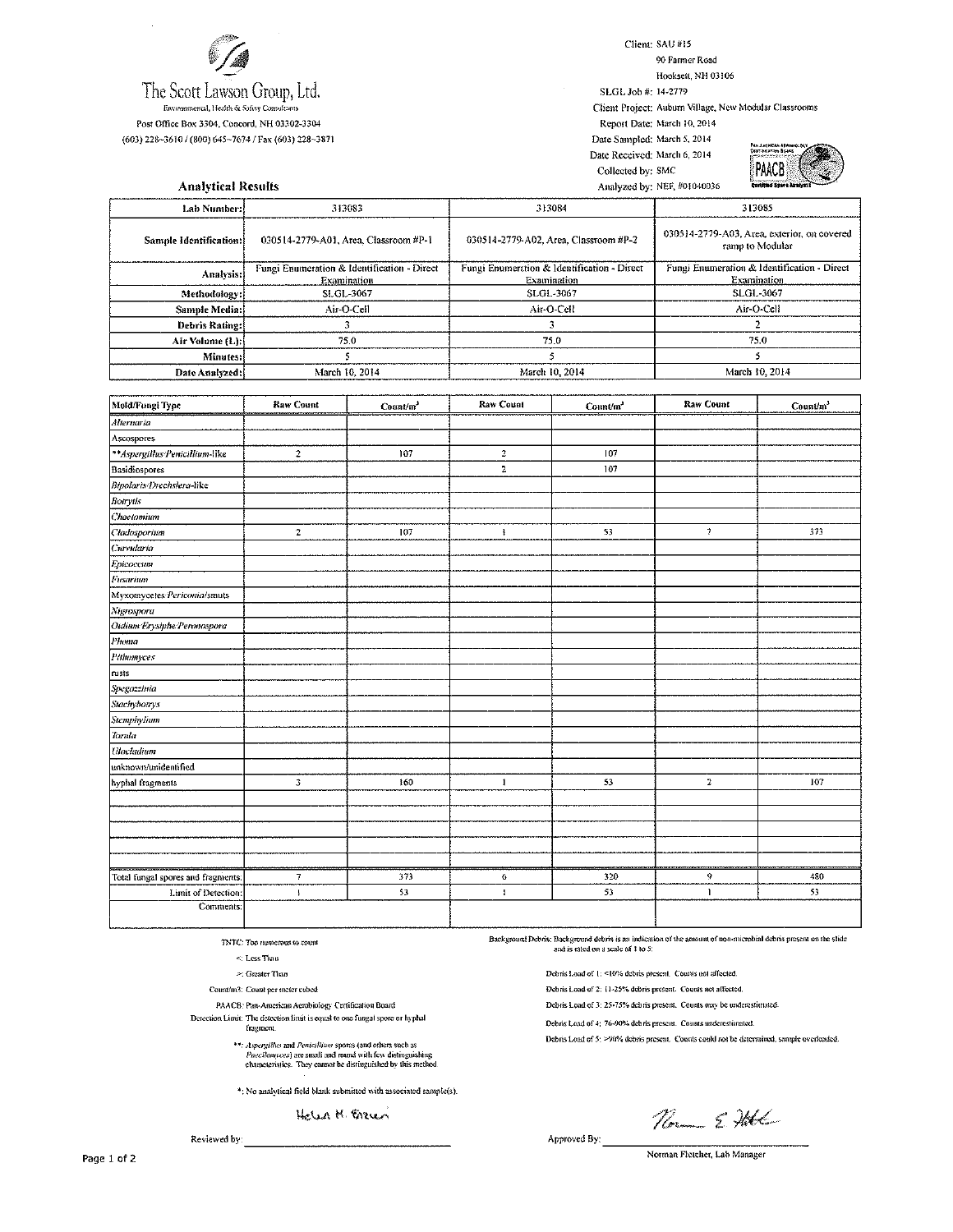

Post Office Box 3304, Concord, NH 03302-3304 (603) 228-3610 / (800) 645-7674 / Fax (603) 228~3871

**Analytical Results** 

Client: SAU #15

90 Farmer Road Hooksett, NH 03106

SLGL Job #: 14-2779 Client Project: Auburn Village, New Modular Classrooms Report Date: March 10, 2014 Date Sampled: March 5, 2014 Date Received: March 6, 2014





| Lab Number:            | 313086                                                     |  |
|------------------------|------------------------------------------------------------|--|
| Sample Identification: | 030514-2779-A04, Analytical field blank                    |  |
| Analysis:              | Fungi Enumeration & Identification - Direct<br>Examination |  |
| Methodology:           | SLGL-3067                                                  |  |
| Sample Media:          | Air-O-Cell                                                 |  |
| Debris Rating:         |                                                            |  |
| Air Volume (L):        | 0.0                                                        |  |
| Minutes:               | ß                                                          |  |
| Date Analyzed:         | March 10, 2014                                             |  |

| Mold/Fungi Type                    | <b>Raw Count</b>        | Count/m <sup>3</sup> |  |  |
|------------------------------------|-------------------------|----------------------|--|--|
| Alternaria                         |                         |                      |  |  |
| Ascospores                         |                         |                      |  |  |
| **Aspergillus/Penicillium-like     |                         |                      |  |  |
| Basídiospores                      |                         |                      |  |  |
| Bipolaris/Drechslera-like          |                         |                      |  |  |
| <b>Botrytis</b>                    |                         |                      |  |  |
| Chaetomium                         |                         |                      |  |  |
| Cladosporium                       |                         |                      |  |  |
| Curvularia                         |                         |                      |  |  |
| Epicoccum                          |                         |                      |  |  |
| Fusarium                           |                         |                      |  |  |
| Myxomycetes Periconia/smuts        |                         |                      |  |  |
| Nigrospora                         |                         |                      |  |  |
| Oidium/Erysiphe/Peronospora        |                         |                      |  |  |
| Phoma                              |                         |                      |  |  |
| Pithomyces                         |                         |                      |  |  |
| rusts                              |                         |                      |  |  |
| Spegazzinia                        |                         |                      |  |  |
| <b>Stachybotrys</b>                |                         |                      |  |  |
| Stemphylium                        |                         |                      |  |  |
| Torula                             |                         |                      |  |  |
| Ulocladium                         |                         |                      |  |  |
| unknown/unidentified               |                         |                      |  |  |
| hyphal fragments                   |                         |                      |  |  |
|                                    |                         |                      |  |  |
|                                    |                         |                      |  |  |
|                                    |                         |                      |  |  |
|                                    |                         |                      |  |  |
|                                    |                         |                      |  |  |
| Total fungal spores and fragments: | $\leq$ 1                | ---                  |  |  |
| Limit of Detection:                | $\mathbf{1}$            | $\cdots$             |  |  |
|                                    | Comments: None detected |                      |  |  |

TNTC: Too numerous to count

 $\leq$  Less Than

 $\geq$  Greater Than

Count/m3: Count per meter cubed

PAACB: Pan-American Aerobiology Certification Board

Detection Limit: The detection limit is equal to one fungal spore or hyphal fragment.

\*\*: Aspergillus and Penicillium spares (and others such as Paccilomyces) are small and round with few distinguishing<br>characteristics. They cannot be distinguished by this method.

\*: No analytical field blank submitted with associated sample(s).

Helen H. Brun

Background Debris: Background debris is an indication of the amount of non-microbial debris present on the slide and is rated on a scale of 1 to 5:

Debris Load of 1: <10% debris present. Counts not affected.

Debris Load of 2: 11-25% debris present. Counts not affected.

Debris Load of 3: 25-75% debris present. Counts may be underestimated.

Debris Load of 4: 76-90% debris present. Counts underestimated.

Debris Load of 5: >90% debris present. Counts could not be determined, sample overloaded.

Norme & Hotel

Reviewed by:

Approved By:

Norman Fletcher, Lab Manager